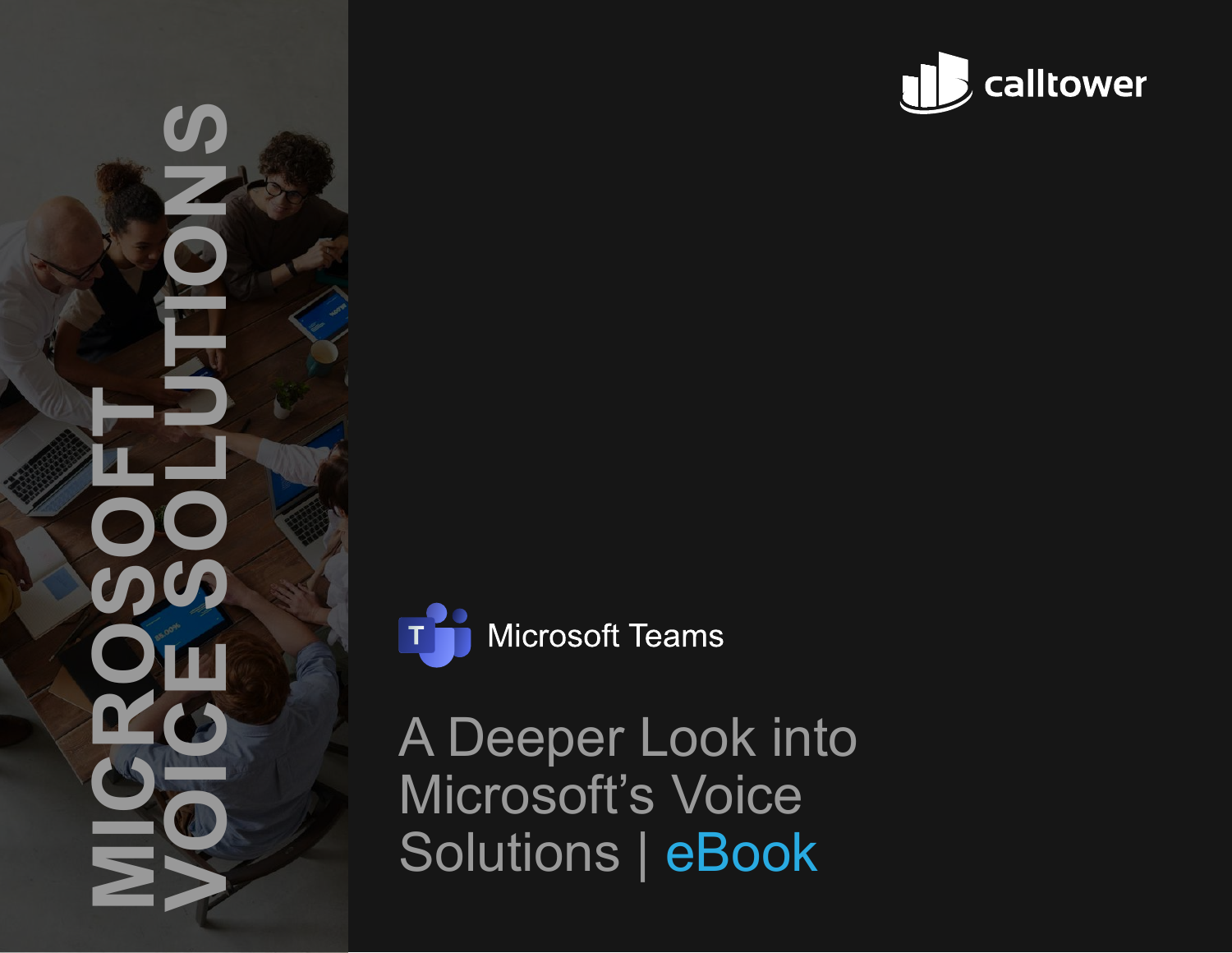# **TABLE OF CONTENTS**

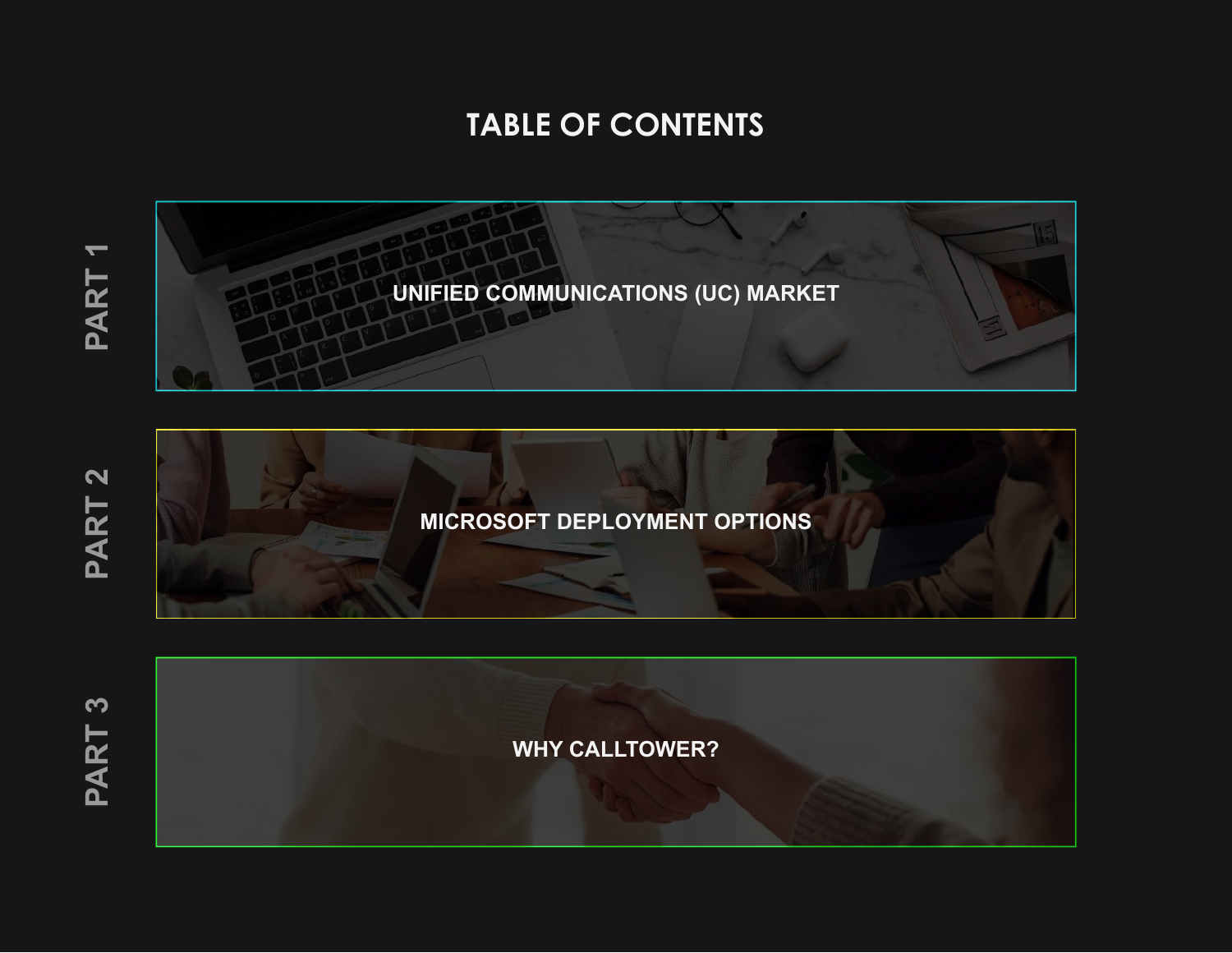The UC Market is forecasted to grow to



according to Grandview Research.

Analysts are reporting a consistent transition from on premise based UC solutions to hosted UC solutions with a mix of Dedicated/Private Cloud and Multitenant/Public Cloud.

Microsoft strategically entered this market years ago and the technology giant is positioned to exceed industry averages due to their existing presence on:



**UNIFIED** 

<span id="page-2-0"></span>**COMMUNICATIONS** 

**(UC) MARKET**



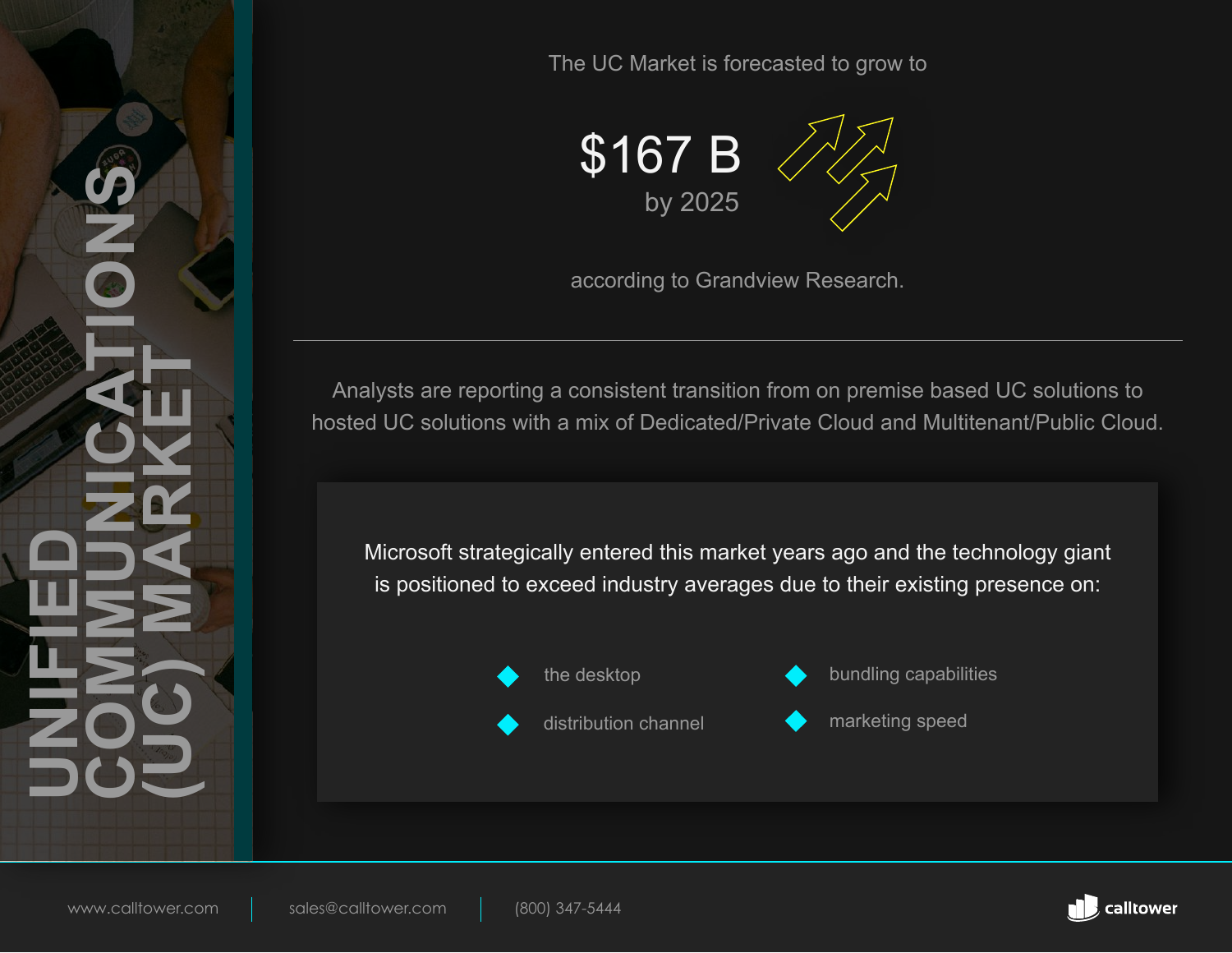The market velocity by revenue research clearly represents a strong shift from on premise to cloud PBX and UC services.

| The CAGR percentage for<br>Cloud UC is a very healthy                                              | 29%    | compared to on<br>premise UC at | $6\%$       |  |
|----------------------------------------------------------------------------------------------------|--------|---------------------------------|-------------|--|
| An even stronger indicator of industry direction is the growth rate for traditional PBX solutions. |        |                                 |             |  |
| On premise PBX has a<br>forecasted growth rate of                                                  | $-9\%$ | Cloud PBX will<br>grow at a     | 25%<br>rate |  |

#### The numbers are similar to cloud and on premise based contact center solution with a rapid shift to cloud.

Microsoft is well positioned in the UC market for strong growth. Microsoft dominates the active UC users market share with 51%. Cisco is second with 17%. This research does not reflect the PBX solution or the voice handset on the users desktop. A UC user will often utilize one client for UC and a separate solution for traditional PBX.

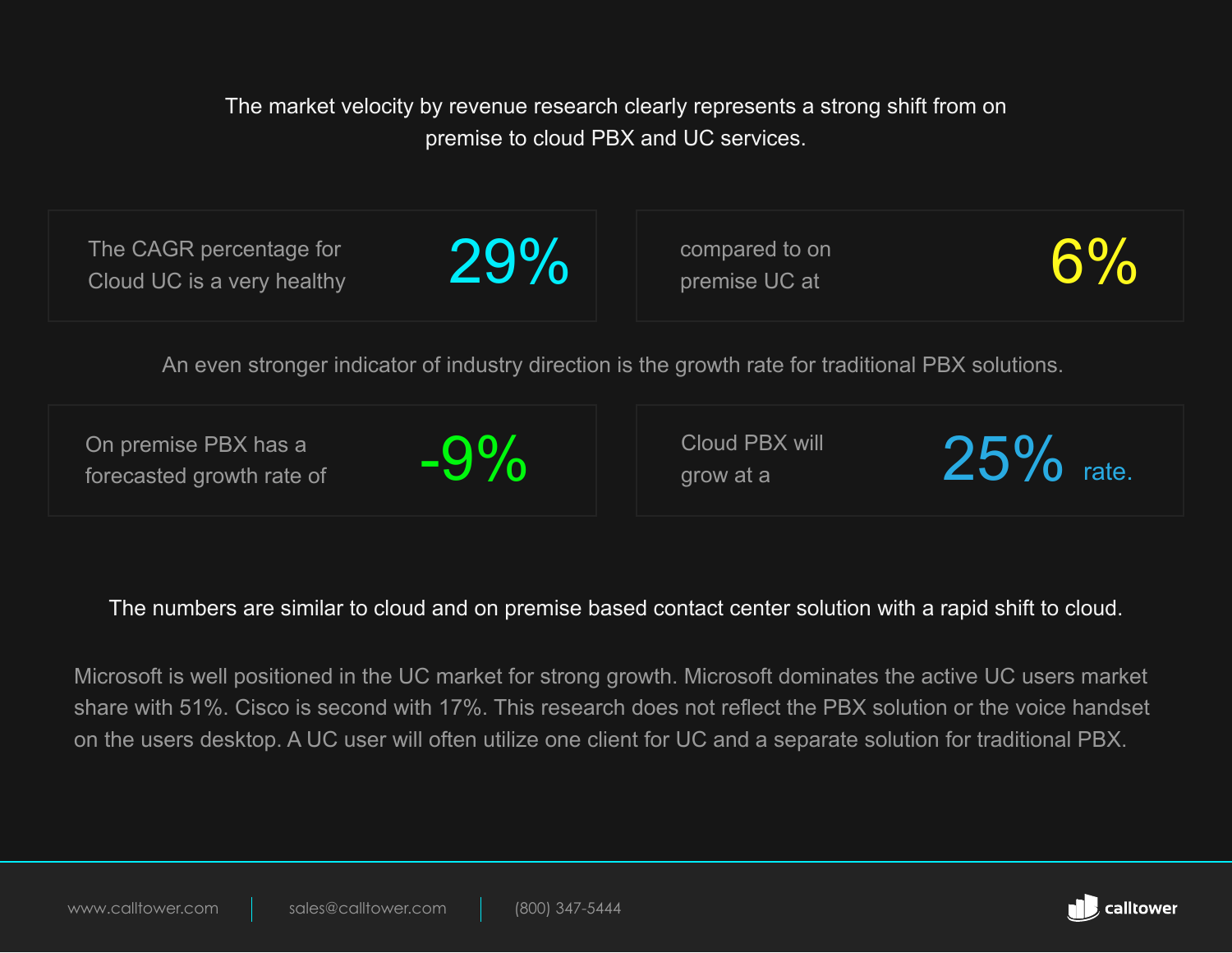### **MICROSOFT TEAMS IS HUGE**

# **300M+**

Office 365 users | Microsoft, April 2021

**250M**

Monthly Active Teams Users | Microsoft, July 2021

Microsoft continues to grow - **20M** reported Teams users in November 2019; **75M** reported in Apeil 2020; **115M** from October 2020; and **145M**  reported in April 2021

# **80M**

Teams Phone Users | Microsoft, July 2021

*Only 13.5% of License Base on O365*

300M+ MS O365 Users. 1.2B+ MS Office Users Microsoft, April 2021

Fastest growing eco-system of integration applications (873 in Feb 2021)

Microsoft, February 2021

NA Companies using teams - 707,582 EUR Companies using teams - 339,049

Statistica, February 2021

Teams Stats: 2,700 business over 10K employees, 2M+ Android in Nov '20, 60M Mobile DAUs.

Microsoft, February 2021

400% spike in monthly Teams usage since March 2020 Microsoft, March 2022

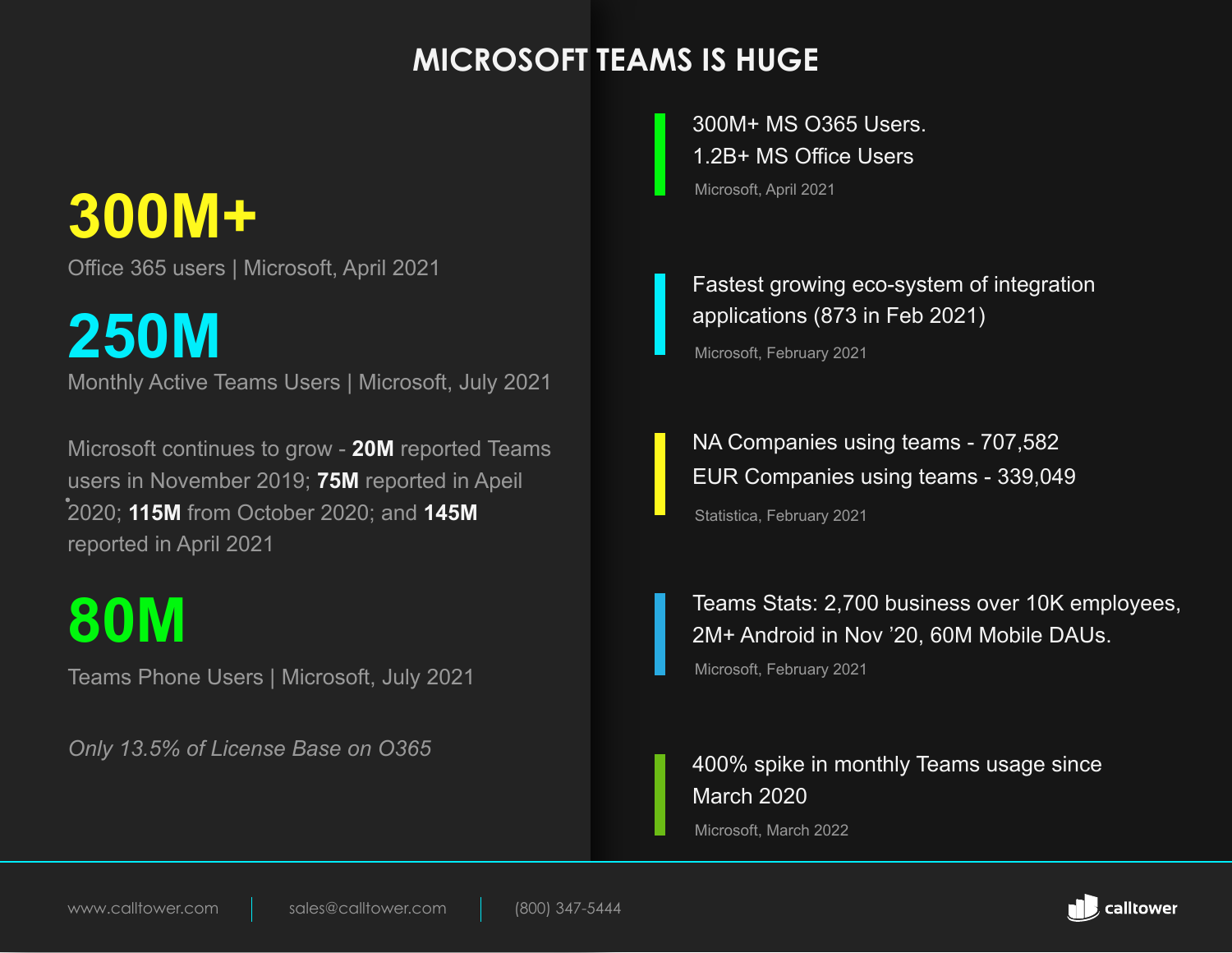### **CALLTOWER IS A MICROSOFT GOLD PARTNER:**



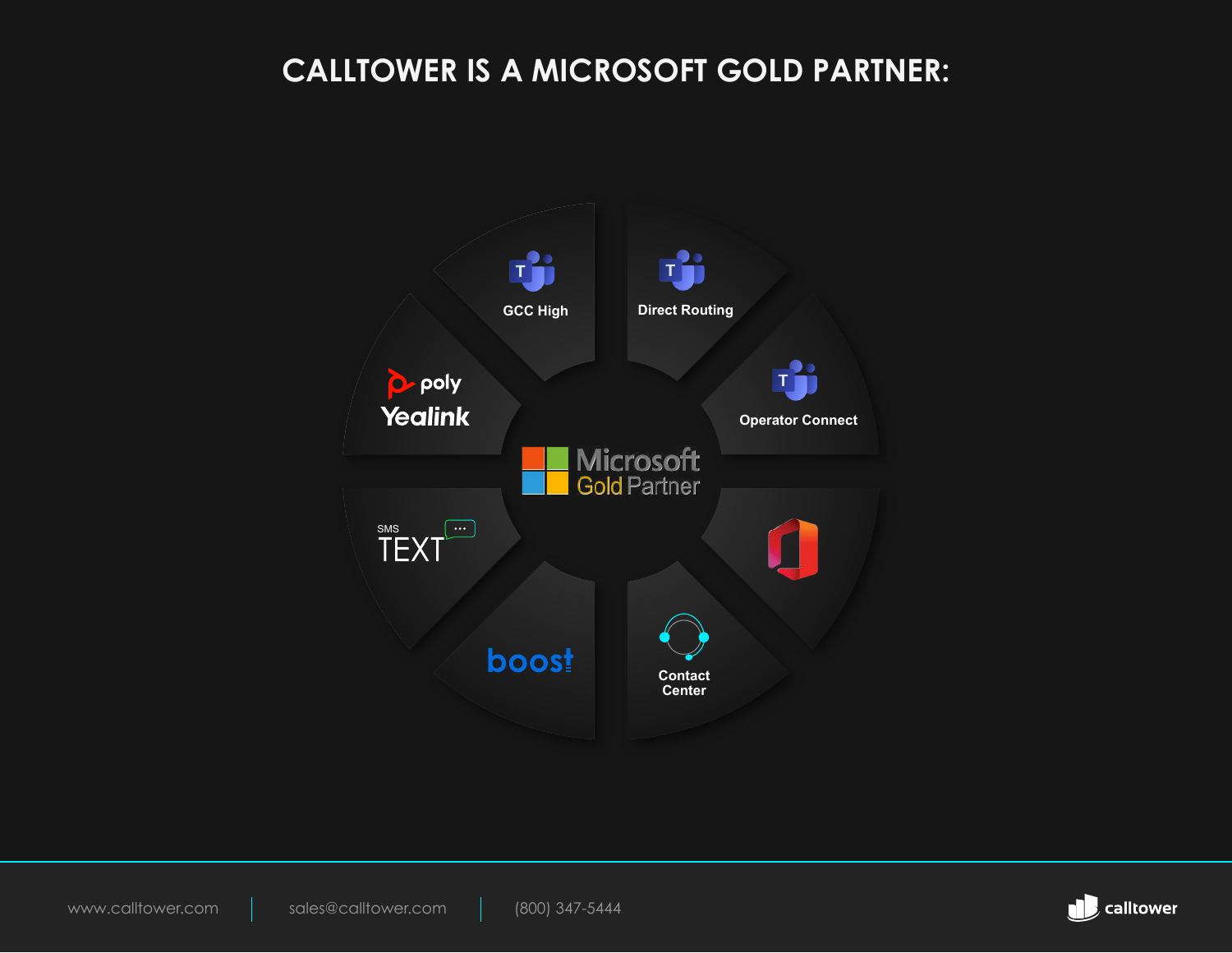<span id="page-6-0"></span>CallTower was the first solution provider to deliver an integrated Office 365 Native Microsoft Teams experience with global calling plans, empowered by a 24/7/365 client services team and ensuring a personalized implementation, adoption, training and support strategy.



As a Microsoft Gold Partner, CallTower's monitoring and management services provide the highest quality user experience.

The Microsoft Teams Phone System powered by CallTower enables customers to bring their current voice services into the Microsoft Cloud through Direct Routing. Direct Routing ensures the ability to leverage CallTower's preferred rates and unlocks the full potential of a Microsoft Teams Phone System. CallTower delivers key Microsoft Teams UCaaS features and functionality which are unavailable through other providers. Customers using CallTower's Teams Direct Routing offering can also easily redirect calls to an alternate number in case of a Microsoft outage and stay connected.

**MICROSOFT** 

**DEPLOYMENT** 

**OPTIONS**

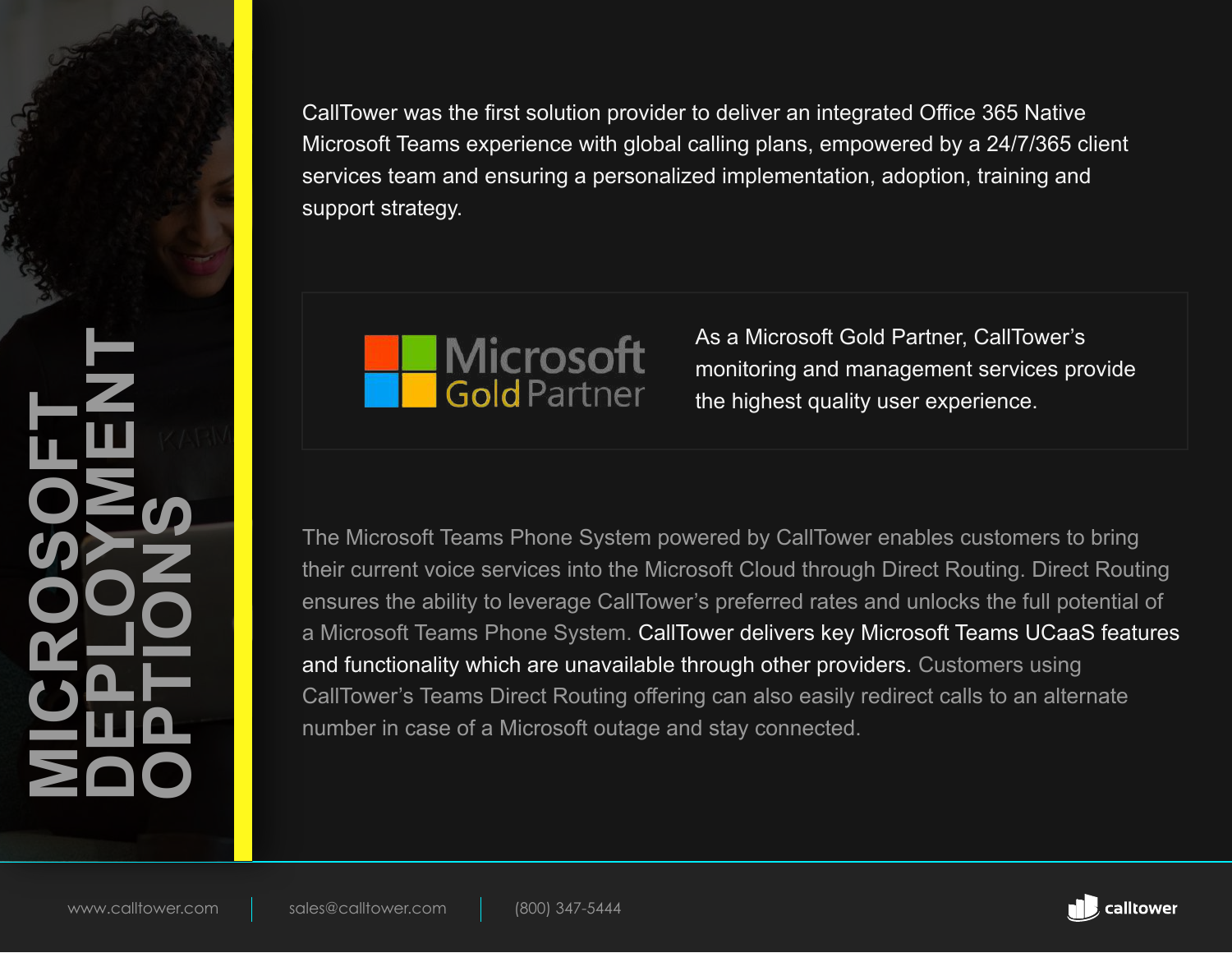### **WHY CALLTOWER FOR MICROSOFT VOICE SOLUTIONS?**

#### **DIDs MANAGEMENT: PORTING BETWEEN ANY PBX TO TEAMS, INCLUDING HYBRID**



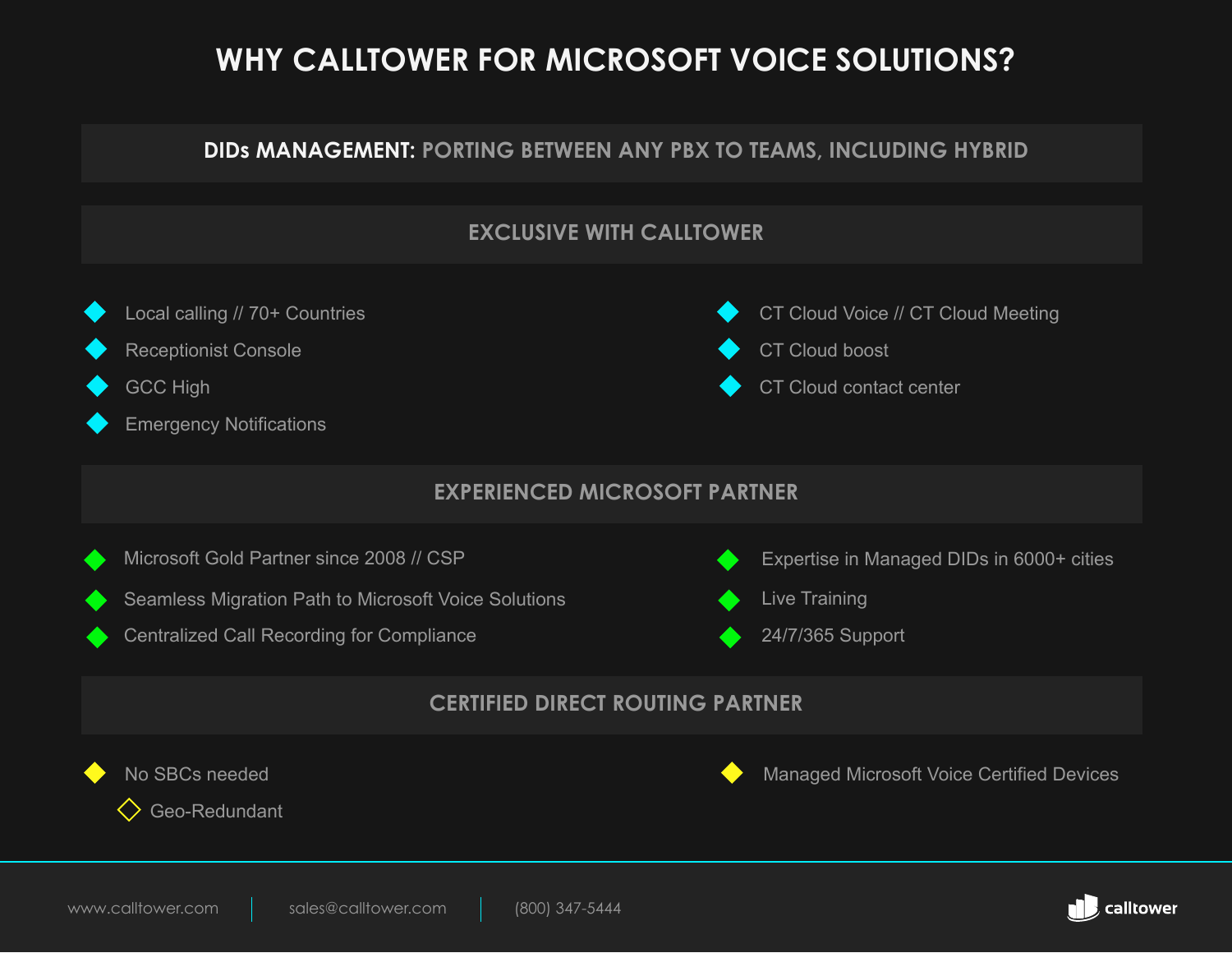# MICROSOFT TEAMS DIRECT ROUTING



#### **DID's MANAGEMENT**

Porting between any PBX to Teams, including Hybrid

#### **EXCLUSIVE WITH CALLTOWER**

- Local calling // 70+ countries
- Receptionist console
- GCC High
- Emergency notifications
- CT Cloud Voice // CT Cloud Meeting
- CT Cloud Boost
- CT Cloud Contact Center

#### **EXPERIENCED MICROSOFT PARTNER**

- Microsoft Gold Partner since 2008 // CSP
- Seamless migration path to Microsoft Teams
- Centralized call recording for compliance
- Expertise in managed DIDs in 6,000 cities
- Live training
- 24/7/365 Support

#### **CERTIFIED DIRECT ROUTING PARTNER**

- No SBC's needed
	- Geo-Redundant
- Managed Teams certified devices

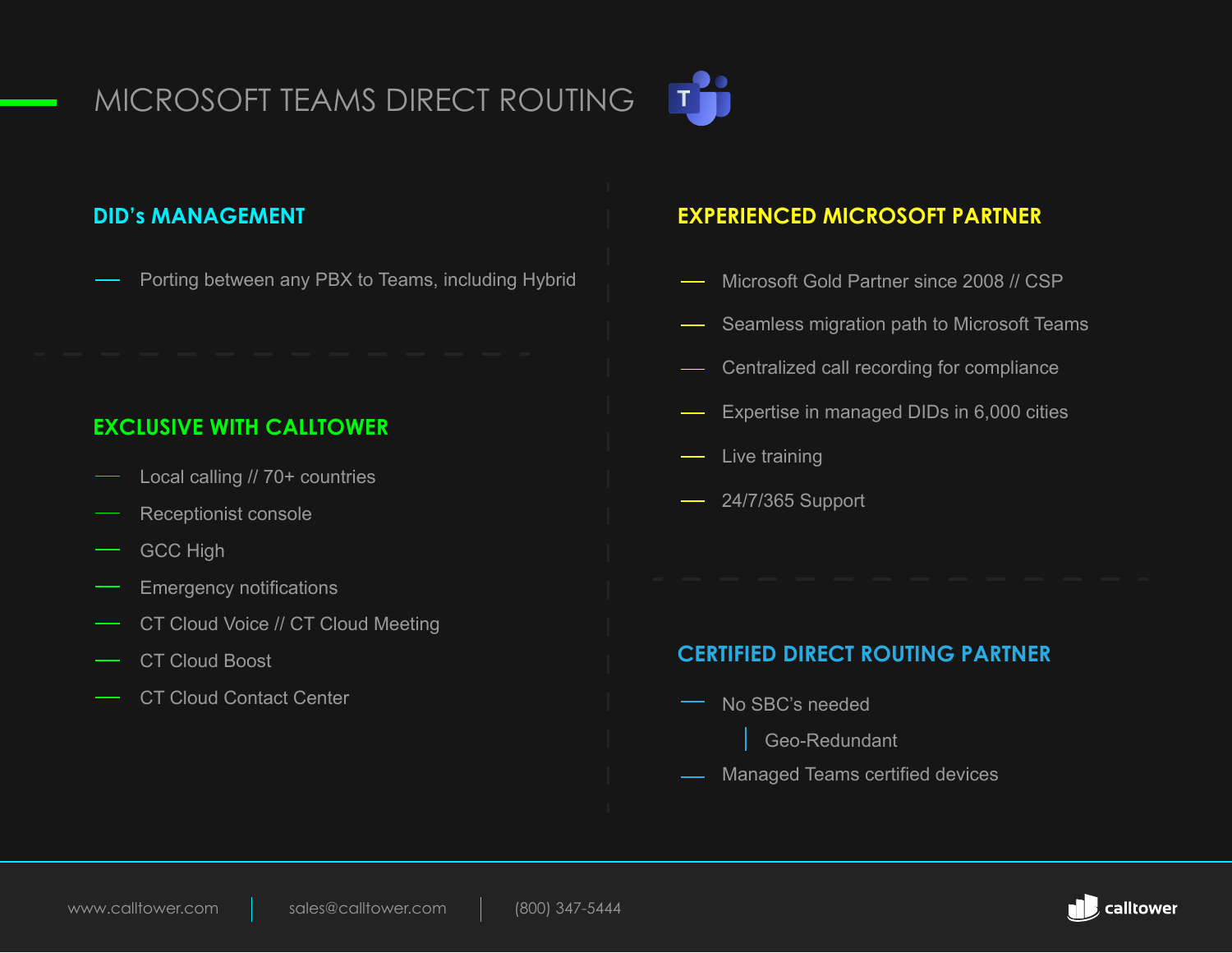### **CALLTOWER'S TEAMS DIRECT ROUTING CALLING CAPABILITIES;**

| <b>Global Coverage:</b>          | CallTower has enhanced international coverage as well, as their Microsoft Direct<br>Routing solution now delivers services to 70+ countries using high quality Calling<br>Line ID 9CLI) routes - providing simple global land line and mobile calling for<br>Microsoft Office 365 Teams. |
|----------------------------------|------------------------------------------------------------------------------------------------------------------------------------------------------------------------------------------------------------------------------------------------------------------------------------------|
| <b>Highly Available:</b>         | each location has geo-redundancy built in,<br>ensuring you are always connected                                                                                                                                                                                                          |
| <b>Carrier Consolidation:</b>    | a single point of contact from any location across<br>the globe                                                                                                                                                                                                                          |
| <b>Quality Monitoring:</b>       | ability to visualize and evaluate the health of teams phone calls<br>performance to quickly identify and isolate potential network issues                                                                                                                                                |
| <b>Microsoft Gold Certified:</b> | CallTower is certified to deploy, customize and manage<br>your Teams voice environment                                                                                                                                                                                                   |

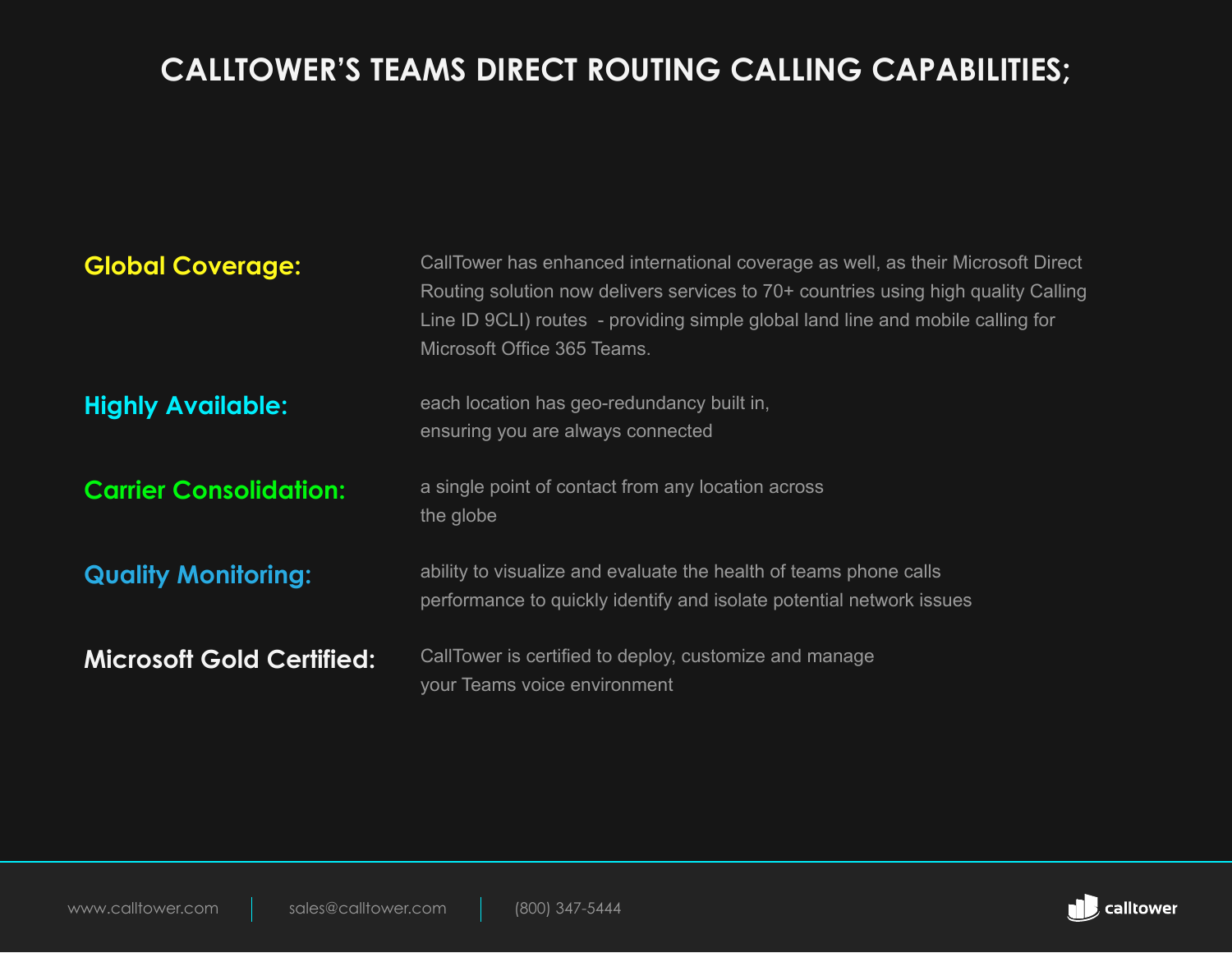### **MICROSOFT TEAMS VOICE DESIGN**



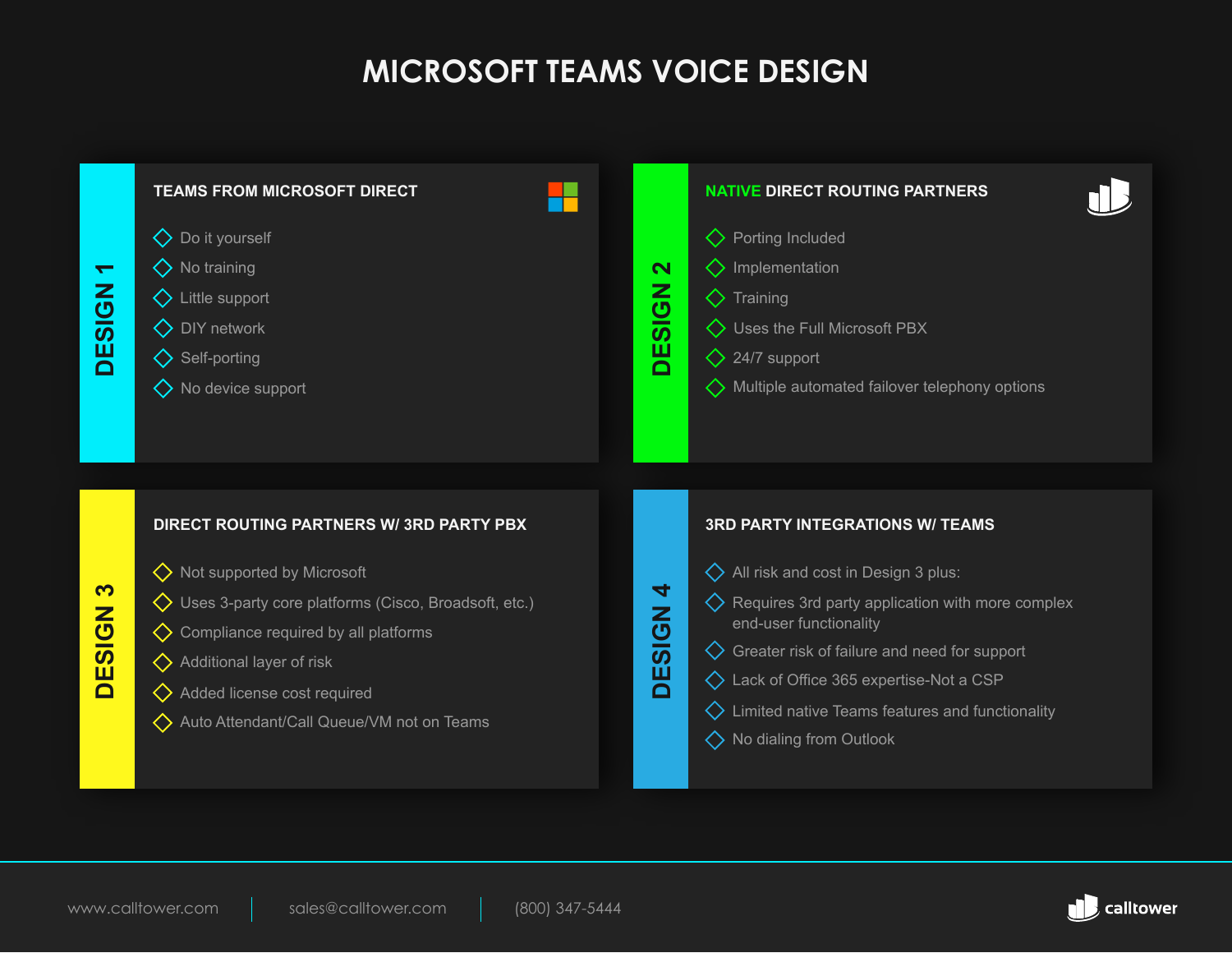### **MICROSOFT TEAMS DIRECT ROUTING AND OPERATOR CONNECT**



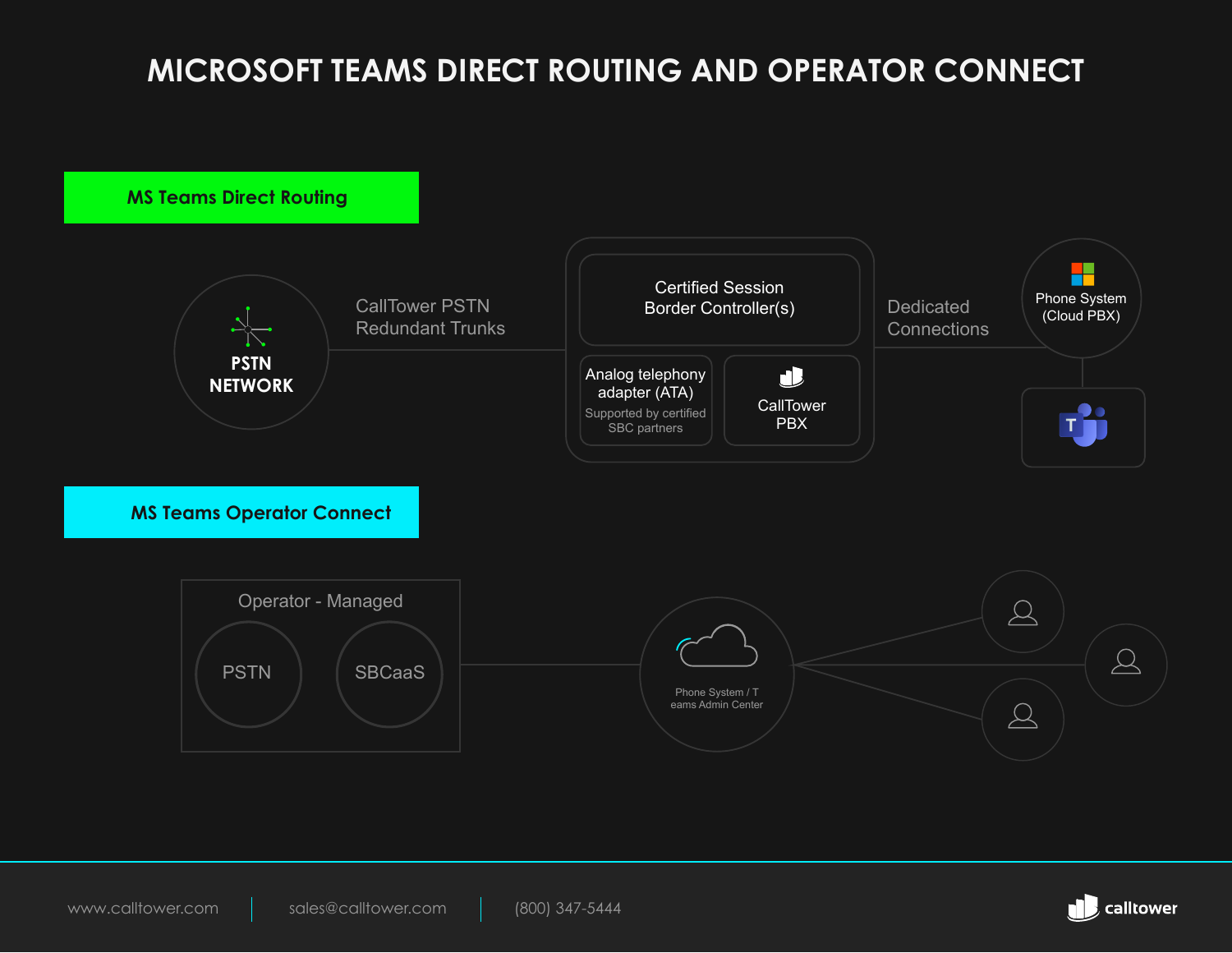# MICROSOFT TEAMS OPERATOR CONNECT



Operator Connect allows Microsoft Teams administrators to open the "Operators" tab in the Teams admin center to connect calling services, acquire phone numbers, and assign users. Operators, such as CallTower, will provide technical support and manage the voice network and infrastructure. Operators can also enable PSTN voice services in regions currently unavailable through Microsoft Calling Plans. Implementation of voice services can be online in a matter of hours.



### OPERATOR CONNECT BENEFITS

#### **LEVERAGE EXISTING CONTRACTS OR FIND A NEW OPERATOR**

You keep your preferred operator and contracts or choose a new one from a selection of participating operators to meet your business needs.

#### **ENHANCED SUPPORT AND RELIABILITY**

Operators provide technical support and shared service level agreements to improve support service, while direct peering powered by Azure creates a one-to-one network connection for enhanced reliability.

#### **FASTER, EASIER DEPLOYMENT**

You can quickly connect to your operator and assign phone numbers to users -– all from the Teams Admin Center.

#### **OPERATOR-MANAGED INFRASTRUCTURE**

Your operator manages the PSTN calling services and Session Border Controllers (SBCs), allowing you to save on hardware purchase and management.

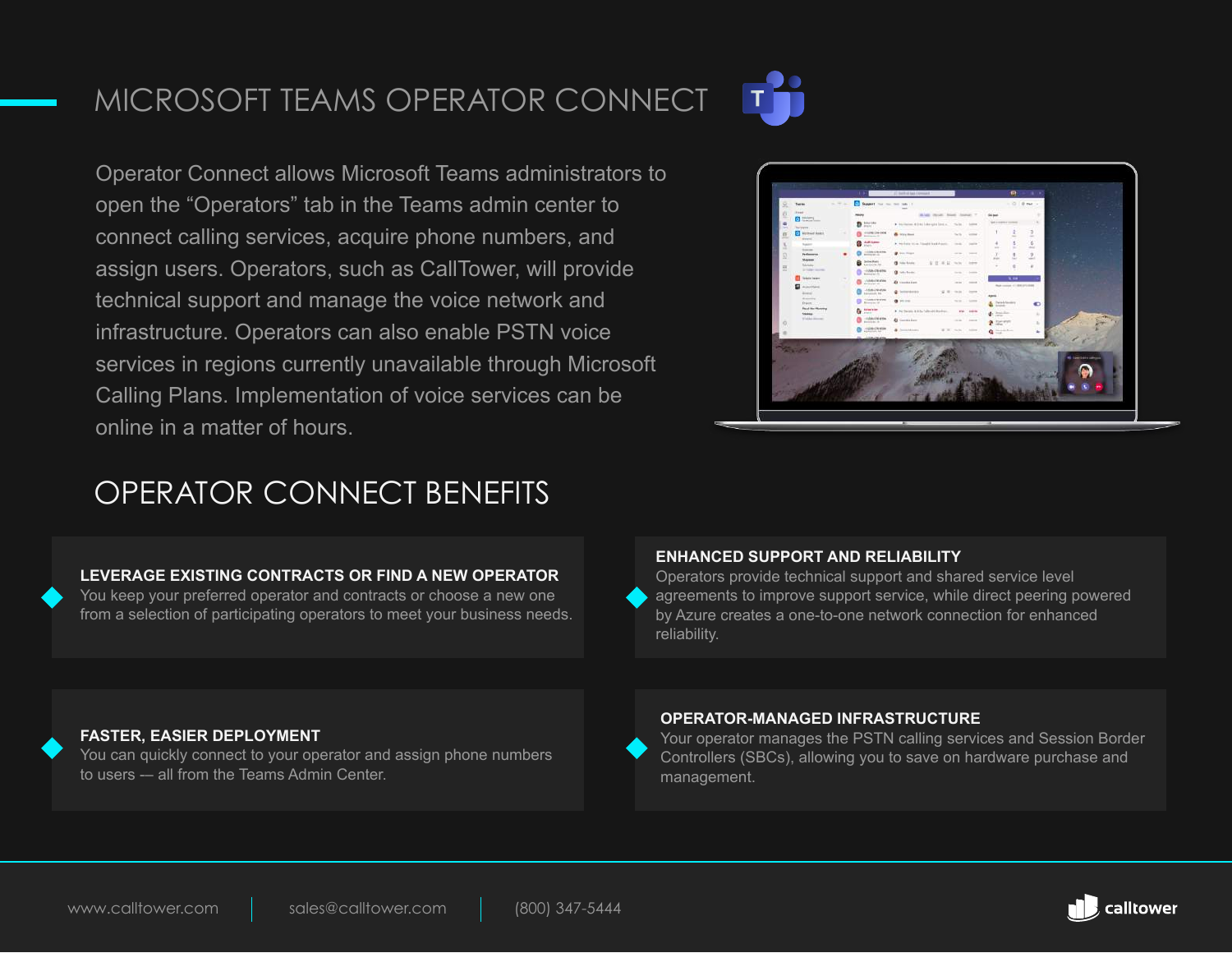### THE CALLTOWER ADVANTAGE

Full digital journey in the Microsoft Teams Admin Center for simple and quick deployment

Provision through Connect in minutes and assign phone numbers to your users

Key add-ons like Operator Console and Call Recording

No equipment is required on site, including SBC's saving capital expense

Replace multiple local telco contracts to consolidate voice services

Extensive carrier connections with 15+ Voice carriers and 30+ Internet peering partner

E911 Emergency Services

Smooth transition from your existing telephony to Teams Phone System

Carrier-class 24/7/365 technical support and shared service level agreements with Microsoft

Direct Connectivity to Microsoft

Central or local billing for Operator Connect service

CallTower Connect – As a self-provisioning portal with Analytics around calling

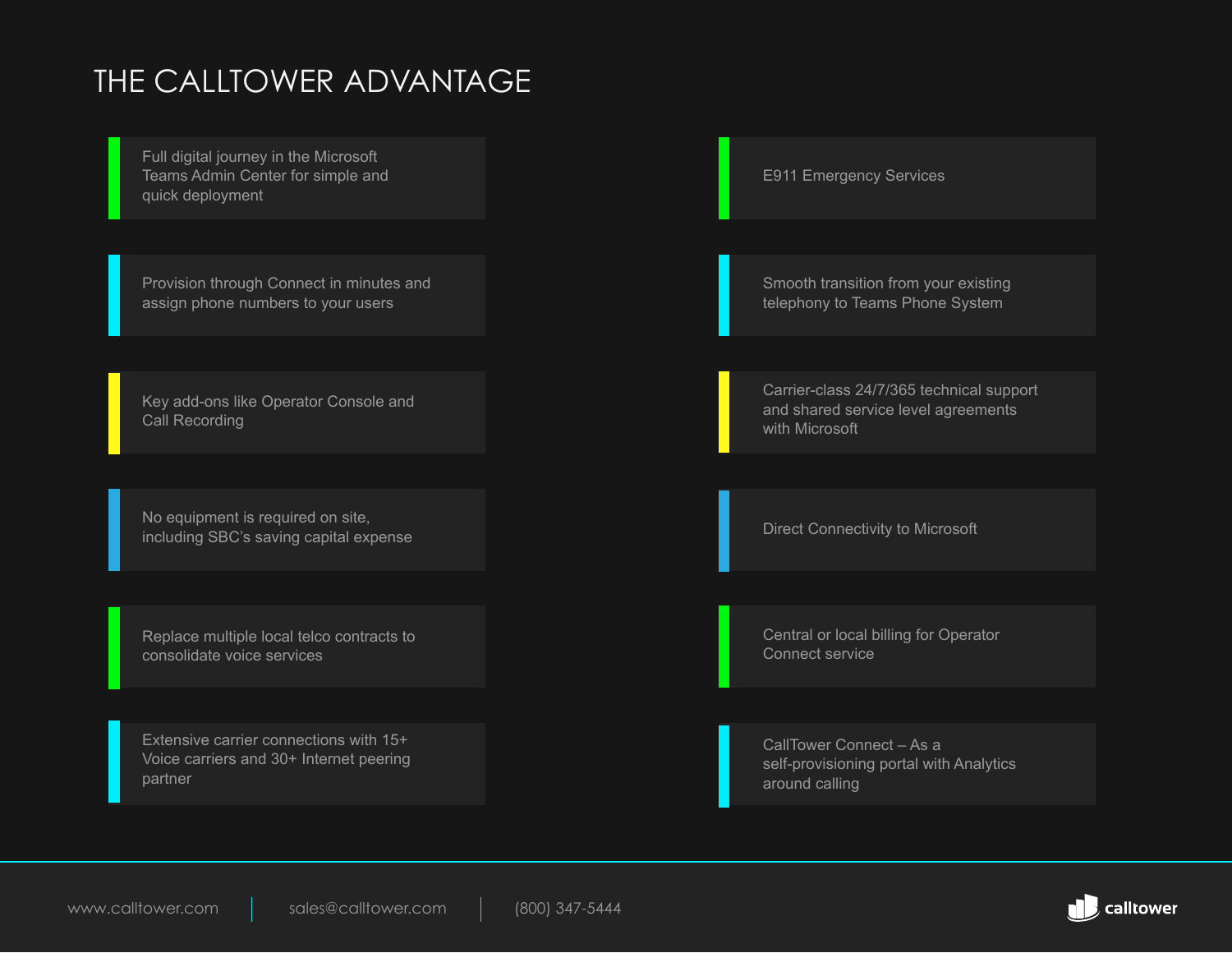#### MICROSOFT TEAMS GCC HIGH



**Empowering organizations with a Teams Voice Solution"**

**CallTower is currently the only proven provider that enables voice in GCC High.** 

Generally, most businesses prefer to use Microsoft Teams as their primary collaboration resource tool. Businesses and organizations using the GCC High edition of Microsoft 365 (M365 GCCH) have seen an increase in productivity due to the improved capabilities and functionalities that more closely reflect the commercial version. Administrators have the ability to place restrictions on who employees can converse.

Now, those organizations leveraging Microsoft 365 GCC High environments can opens in a new windowadd voice and audio conferencing to their systems with Microsoft Teams Direct Routing from CallTower. Chats and team calls are now easier as users can directly communicate with others who are not a part of the same workplace. Microsoft 365 GCC High meets the unique and evolving requirements of contractors holding, or processing DoD controlled unclassified information (CUI), Cybersecurity Maturity Model Certification (CMMC), or subject to International Traffic in Arms Regulations (ITAR).

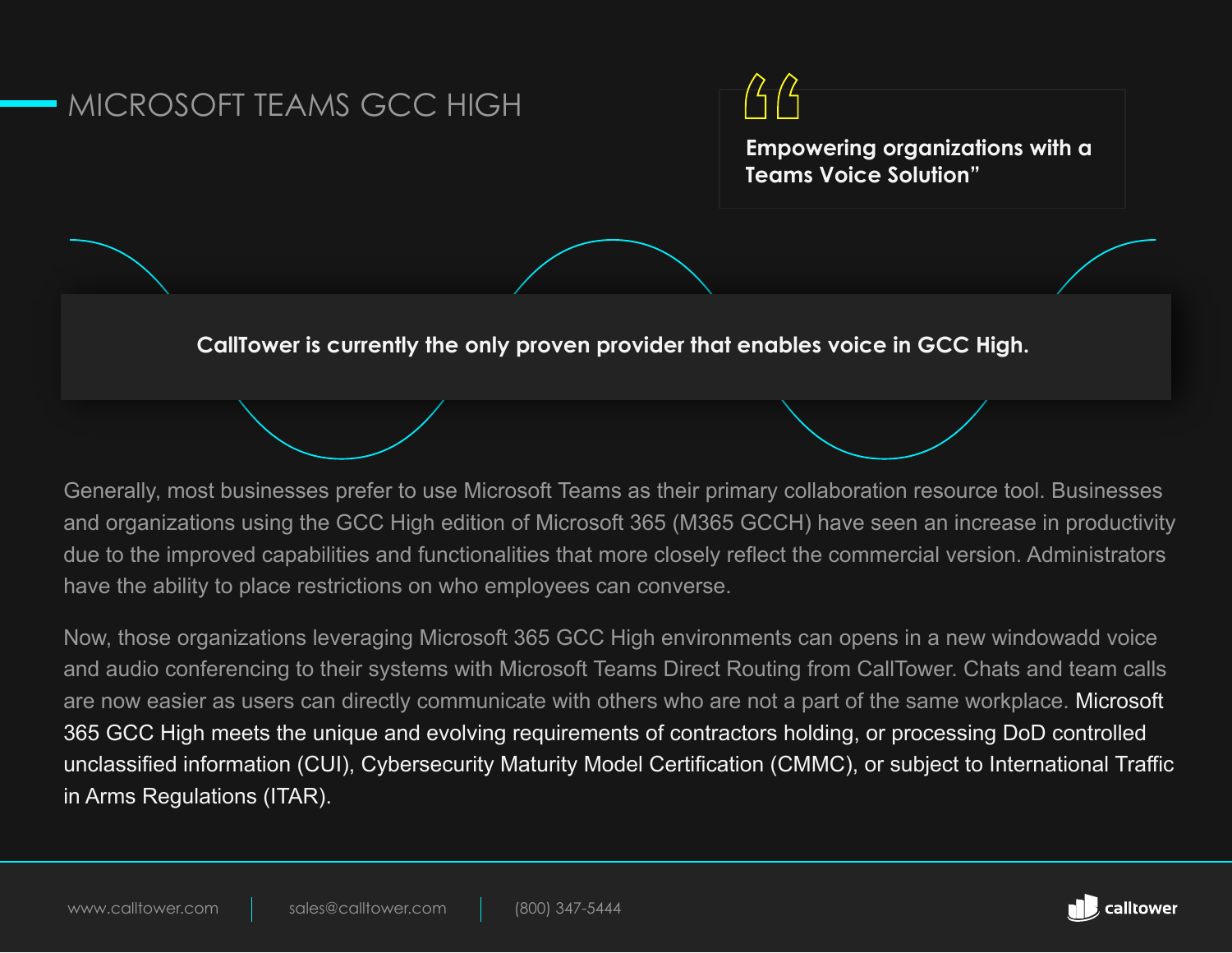CallTower enables cloud-based Microsoft Teams Direct Routing voice capabilities within MSFT 365 GCC High. CallTower's voice-optimized network provides the service, manages the network upgrades, and integrates the technology and applications with around the clock monitoring by our Network Operations Centers. By offering redundant connections through leading providers, CallTower can connect to almost any place at any time.

CallTower also provides dedicated lines and global Session Initiated Protocol (SIP) Trunking all with 24x7x365 monitored services to ensure maximum uptime and available dynamic application failover.



 $A$  $A$ 

We are thrilled to be the first Microsoft Partner to enable GCC High with teams Direct Routing PSTN connectivity to meet the requirements of these agencies. As many organizations explore migration paths to Microsoft Teams, we are on-boarding GCC High with Microsoft Teams Direct Routing calling every day."

- CallTower CRO William Rubio



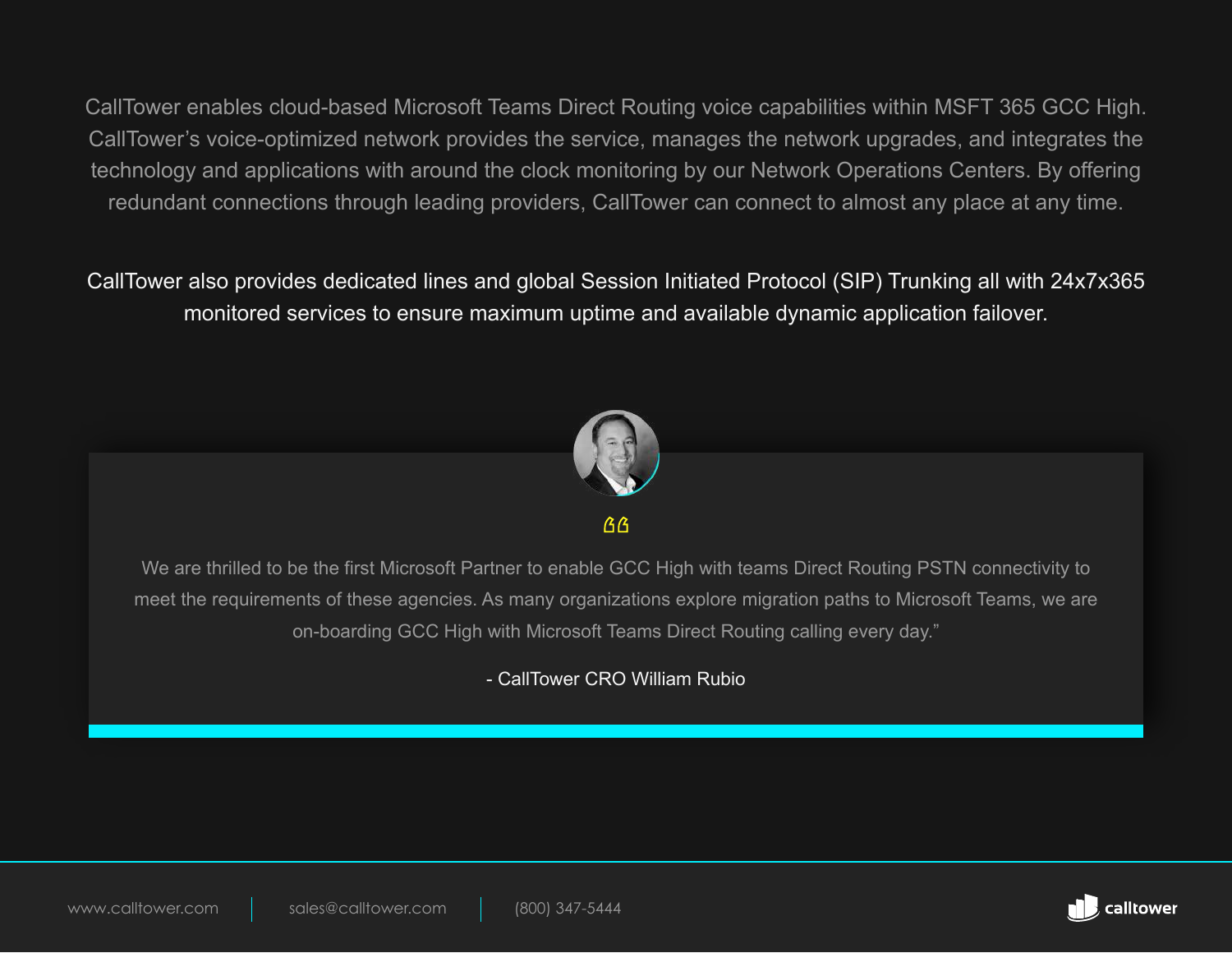



With Microsoft Office 365, powered by CallTower, you can work faster, find exciting new ways to communicate, build deeper insights, and share information using your favorite devices. Simply put, you will have business tools that work as hard as you do.

Microsoft Office 365 provides a cost-effective, cloud-based solution that keeps your data, services, and applications secure. Adding telephony and conferencing to your Office 365 license delivers and additional layer of cost savings. It brings enterprise-grade services to organizations of all sizes, from online meetings to collaboration to sharing documents to business-class email.

Why get your Office 365 licensing from CallTower? We handle the move of voice to our Native Microsoft Teams Direct Routing and Hosted SfB with our Certified Engineers in Microsoft Voice networking and PSTN connectivity. CallTower can be your single point of contact for Office 365 and Voice, plus seamless license migration.

#### **CALLTOWER DELIVERS STRATEGIC CONSULTATIVE AND SUPPORT MANAGEMENT**



- IP SERVICES
- PROJECT MANAGEMENT
- EXTENDED SUPPORT
- ADOPTION ASSISTANCE